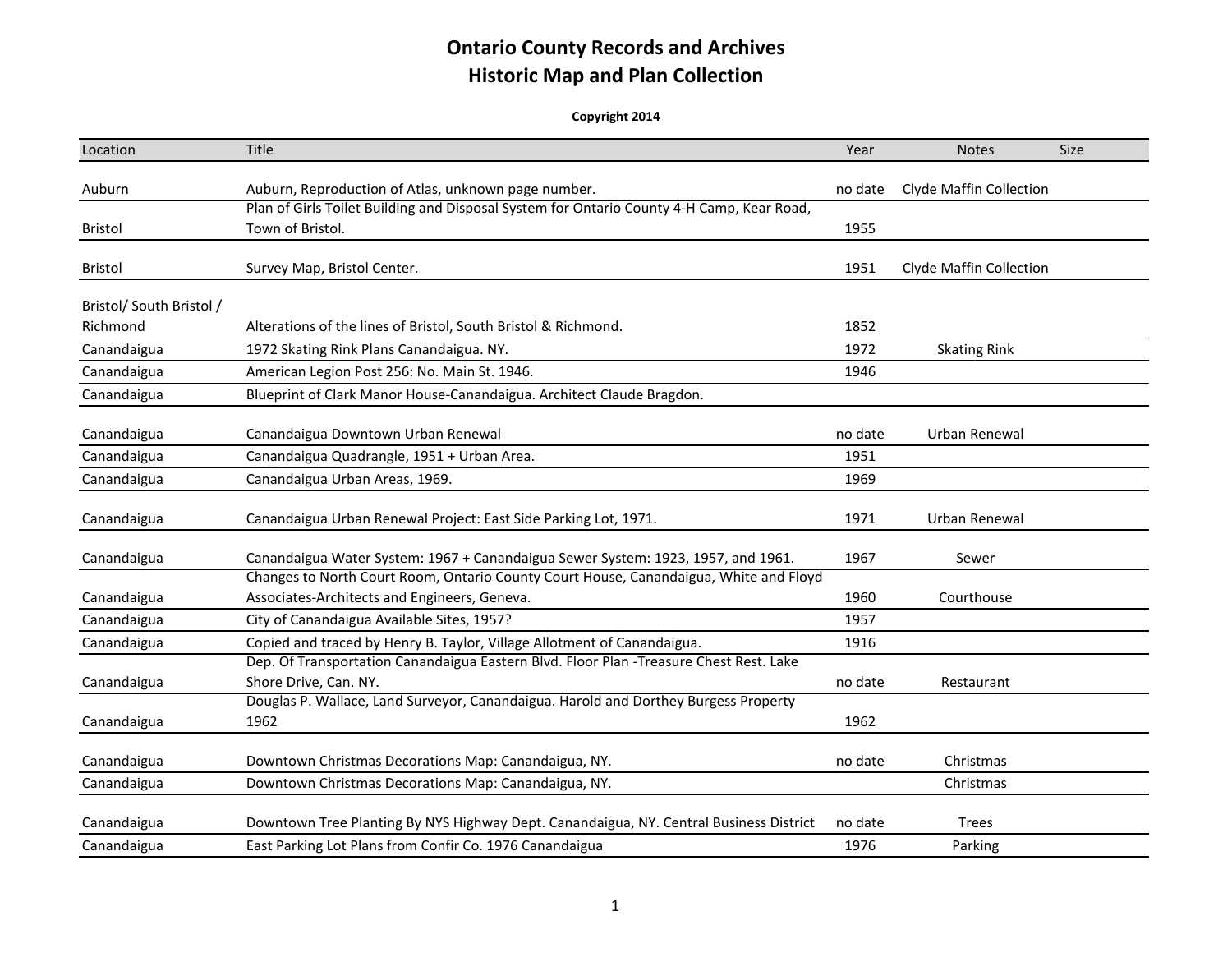| Canandaigua | Hubert H. Smith-Rochester NY-Central Business District-City of Canandaigua.                                                                                        | no date |                         |              |
|-------------|--------------------------------------------------------------------------------------------------------------------------------------------------------------------|---------|-------------------------|--------------|
| Canandaigua | J. Handrahan-Civil Engineer, Land of John Niblock-Canandaigua.                                                                                                     | 1932    |                         |              |
| Canandaigua | Jack R. Anderson, Engineer and Surveyor, Canandaigua Lands of Mark D. Hull Et al. 1964                                                                             | 1964    |                         |              |
| Canandaigua | Land of Fred P. Muhlhauser, Lot 16, Township 9, Town of Canandaigua, 1940, 1948, 1950.                                                                             | 1950    |                         |              |
| Canandaigua | Lands of Dake, Henry et al. Lot 63, Town of Canandaigua.                                                                                                           | 1958    |                         |              |
| Canandaigua | Lands of Hamlin + Shipley Ent. 1971.                                                                                                                               | 1971    |                         |              |
| Canandaigua | Map of the Incorporated Village of Canandaigua, Ontario County, New York.<br>Map of the Village of Canandiagua, Ontario County, NY. From actual survey of Henry F. | no date | Wall Map                |              |
| Canandaigua | Walling. Canandaigua, NY. Geo. W. Bemis, pub.                                                                                                                      | 1851    | Wall Map                | 28.75" x 38" |
| Canandaigua | NYS Division of Highways, Plans for Improving the Canandaigua City, Lake Street and West<br>Avenue with Federal Aid.                                               | 1935    |                         |              |
| Canandaigua | Plan of Honor Roll: 2nd Floor of the Canandaigua Court House.                                                                                                      | no date | Courthouse              |              |
| Canandaigua | Plans for Reconstruction of Ontario County Jail, Canandaigua, NY, Gordon Chester, Co. Eng.                                                                         | 1938    | County Jail             |              |
| Canandaigua | Preliminary Studies Proposed Court House Alterations, Canandaigua, NY, W.P. Eshbaugh-<br>Civil Engineer, Geneseo.                                                  | 1947    | Courthouse              |              |
| Canandaigua | R.E. Demming-Surveyor-Property Of Charlotte M. Carson, Canandaigua.                                                                                                | 1953    |                         |              |
| Canandaigua | Samuel D. Backos, Survey-Sewer on Coy & Bemis Streets, Canandaigua.                                                                                                | 1895    |                         |              |
| Canandaigua | Smith, Hershey, Malone, and Norton Consulting Engineers, Rochester - Holiday-Harbor<br>Development Canandaigua, Project No. XBR 67-2.                              | 1968    |                         |              |
| Canandaigua | Subdivision of Lots West of Main St. & South of Village Square, Canandaigua.                                                                                       | 1844    |                         |              |
| Canandaigua | Survey Map, Canandaigua.                                                                                                                                           | 1922    | Clyde Maffin Collection |              |
| Canandaigua | Survey Map, Canandaigua.                                                                                                                                           | 1951    | Clyde Maffin Collection |              |
| Canandaigua | U.S. Geological Survey: Canandaigua Lake.                                                                                                                          | 1951    |                         |              |
| Canandaigua | W.C. Stoddard-Surveyor-Aaron Pomeroy's Estate.                                                                                                                     | 1871    |                         |              |
| Canandaigua | W.H. Welch Engineers-Sewer on West Gibson and North Avenue, Canandaigua.                                                                                           | 1901    |                         |              |
| Canandaigua | Zoning Map of the City of Canandaigua.                                                                                                                             | 1973    | Parking                 |              |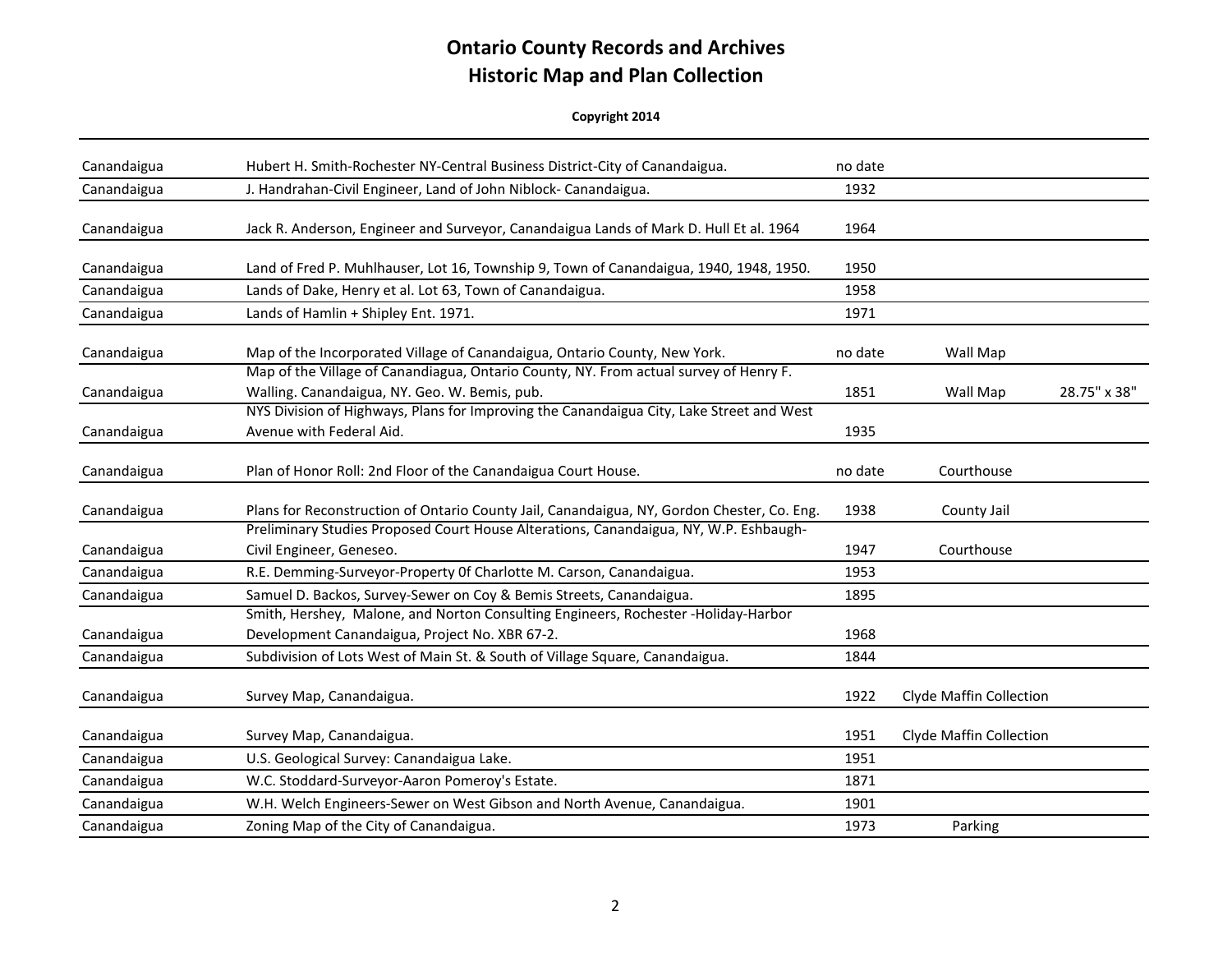| Canandaigua /          |                                                                                                                                  |           |                                    |
|------------------------|----------------------------------------------------------------------------------------------------------------------------------|-----------|------------------------------------|
| Farmington             | NYS Highway No. 332. and Farmington Townline Road.                                                                               | 1933      |                                    |
| Canandiagua            | 1970 Zoning Maps Canandaigua. NY.                                                                                                | 1970      |                                    |
| Canandiagua            | 1973 Map of Canandaigua.                                                                                                         | 1973      |                                    |
| Canandiagua            | Downtown Business District: Canandaigua, NY.                                                                                     | no date   |                                    |
|                        | Plan of St. Mary's Cemetery. Canandaigua, Ontario County, New York. Drawn by Thos.                                               |           |                                    |
| Canandiagua            | Hughes. [pub. Unknown].                                                                                                          | Sep. 1862 | 26.5" x 38"<br>Cemetery / Wall Map |
| Cheshire / Canandaigua | Property of Nellie Philips.                                                                                                      | no date   |                                    |
| <b>Clifton Springs</b> | Clifton Springs Quadrangle, 1951.                                                                                                | 1951      |                                    |
| <b>Clifton Springs</b> | Survey Map, Clifton Springs.                                                                                                     | 1951      | Clyde Maffin Collection            |
|                        | Water System of Clifton Springs and Valves and connectors between old and new water                                              | 1915,     |                                    |
| <b>Clifton Springs</b> | mains, 1915, 1931.                                                                                                               | 1931      |                                    |
| Dresden                | Topographic Map of Grace Turner Farm and Surrounding Areas, Dresden N.Y. Map #51204:<br>January, 1930.                           | 1930      |                                    |
| East Bloomfield        | Smith and Denlock-Rochester NY Map of the Town of E. Bloomfield.                                                                 | 1965      |                                    |
| Elmira                 | Survey Map, Elmira.                                                                                                              | 1985      | Clyde Maffin Collection            |
| Erie Canal             | New York State Engineer and Surveyor Line of Barge Canal.                                                                        | 1908      |                                    |
|                        | Essex / Franklin Counties Survey Map, Essex and Franklin Counties.                                                               | no date   | <b>Clyde Maffin Collection</b>     |
| Farmington             | Election Districts of the Town of Farmington.                                                                                    | 1905      | Census/ Election District          |
| Farmington             | Hershey, Malone, and Associated-Rochester NY. Highway Map of the Town of Farmington<br>(1975).                                   | 1975      |                                    |
| Farmington             | Niagara, Lockport, and Ontario Power Co. Buffalo Lands to be acquired of Michael<br>Broderick, et al-Town of Farmington No. 185. | 1907      | Power Company                      |
| Farmington             | Niagara, Lockport, and Ontario Power Co. Lands to be acquired of Harriet A. Brewster -<br>Town of Farmington, No. 183.           | 1907      | Power Company                      |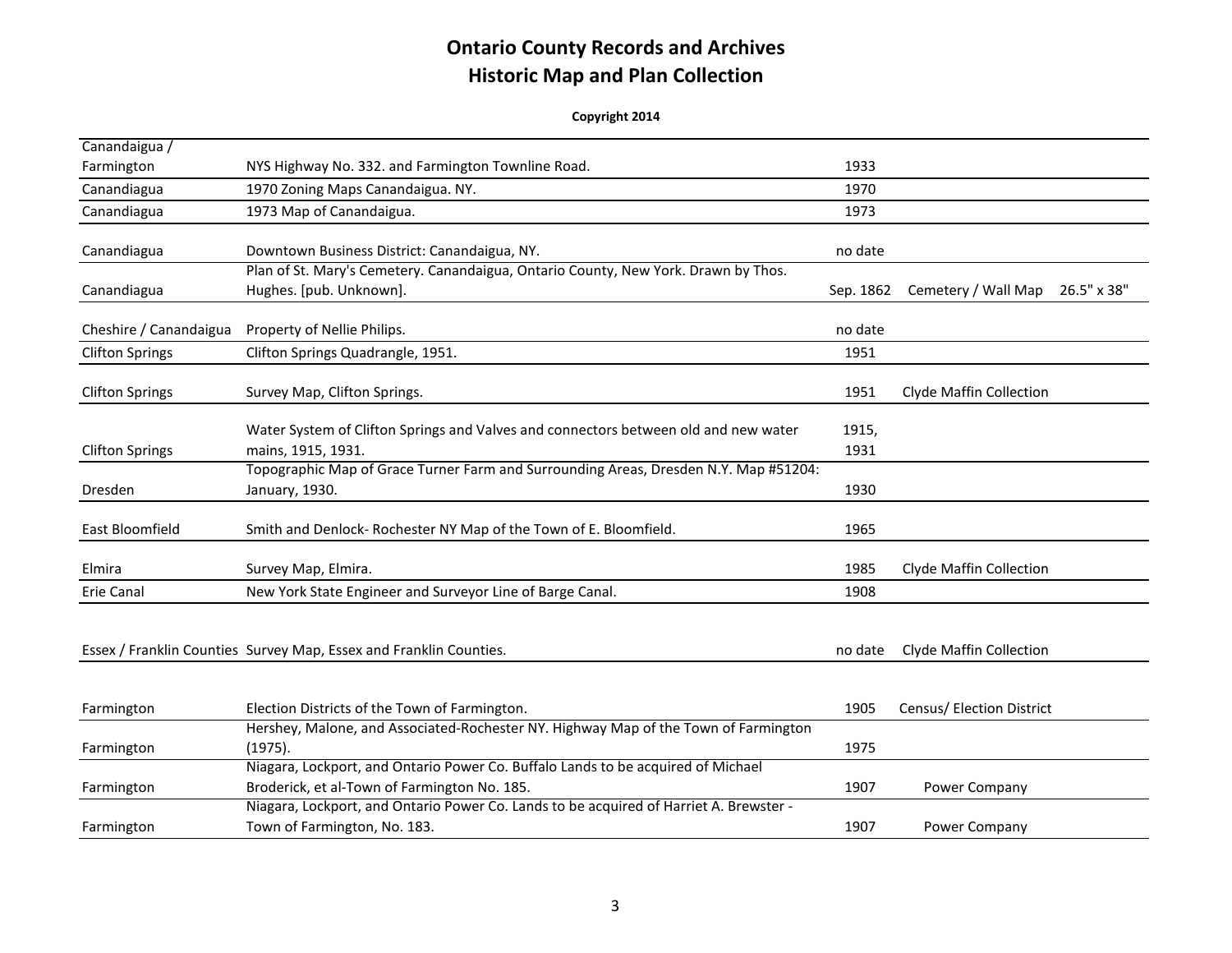| Flint / Seneca       | Ontario County Highway Department-Proposed Ontario County Airport-Flint, 1975.                                            | 1975    | Airport                 |           |
|----------------------|---------------------------------------------------------------------------------------------------------------------------|---------|-------------------------|-----------|
| Genesee              | O. Phelps, Augustus Porter, Peter B. Porter et al-Surveyors: Township No. 1 West of the<br>Genesee River.                 | 1798    | <b>Oliver Phelps</b>    |           |
| Genesee              | Survey Map, Genesee County Commemorative Chart, 1967                                                                      | 1967    | Clyde Maffin Collection |           |
| Genesee              | Survey Notes and Map of Road from Salina to Genesee River.                                                                | 1800    |                         |           |
| <b>Genesee River</b> | Topographic Map of Land near Genesse River. 2 pieces.                                                                     | no date |                         |           |
| Geneseo              | Portions of Geneseo Village Scale Drawing                                                                                 | n/d     |                         |           |
| Geneva               | Copies of 4 Maps Taken from Nester Search Realty to Malt House Property                                                   | no date |                         |           |
| Geneva               | Cottage Property of Harry M. Seagers, West Lake Road- Town of Geneva.                                                     | 1943    |                         |           |
| Geneva               | H. Fershone-Civil Engineer, N.Y.C. & H.R.R.R., Penna Division-New York, Land to be acquired<br>at Geneva Ontario County.  | 1903    | Railroad                |           |
| Geneva               | H. Fershone-Civil Engineer, N.Y.C. & H.R.R.R., Penna Division-New York, Land to be acquired<br>at Geneva. Ontario County. | 1903    | Railroad                |           |
| Geneva               | J.W. Breenan and H.W. Floherty-Geneva-Proposed Site for Elementary School-Geneva.                                         | 1954    | School                  |           |
| Geneva               | J.W. Brennan-Civil Engineer, Property of W. and T. Smith Nursery Company, Geneva.                                         | 1943    |                         |           |
| Geneva               | J.W. Brennan-Civil Engineer-Geneva, Geneva Street, Exchange Street.                                                       | 1940    |                         |           |
| Geneva               | M. Dallas-Surveyor (copied), Property of the Heirs of Samuel Colt, Geneva.                                                | 1836    |                         |           |
| Geneva               | Map of Geneva, Ontario County, NY. From actual surveys by John Bevan and C.A. Canfield.<br>New York. M. Dripps.           | 1850    | Wall Map                | 32" x 38" |
| Geneva               | Map of Geneva.                                                                                                            | 1958    |                         |           |
| Geneva               | Map of the Estate of W.W. Wadsworth in Village of Geneva.                                                                 | 1887    |                         |           |
| Geneva               | N.Y.C & H.R.R.R. Penna Division-New York, Land to be Acquired 1 1/2 miles north of<br>Bilsborrow-Town of Geneva, No. 163. | 1906    | Railroad                |           |
| Geneva               | N.Y.C & H.R.R.R. Penna Division-New York, Land to be Acquired 1/2 mile north of "GY"<br>Tower-Town of Geneva, NO. 160.    | 1906    | Railroad                |           |
| Geneva               | N.Y.C & H.R.R.R. Penna Division-New York, Land to be Acquired at East-X-Town of Geneva,<br>No. 166.                       | 1906    | Railroad                |           |
| Geneva               | N.Y.C & H.R.R.R. Penna Division-New York, Land to be Acquired at Geneva, No. 191? Or<br>197?.                             | 1907    | Railroad                |           |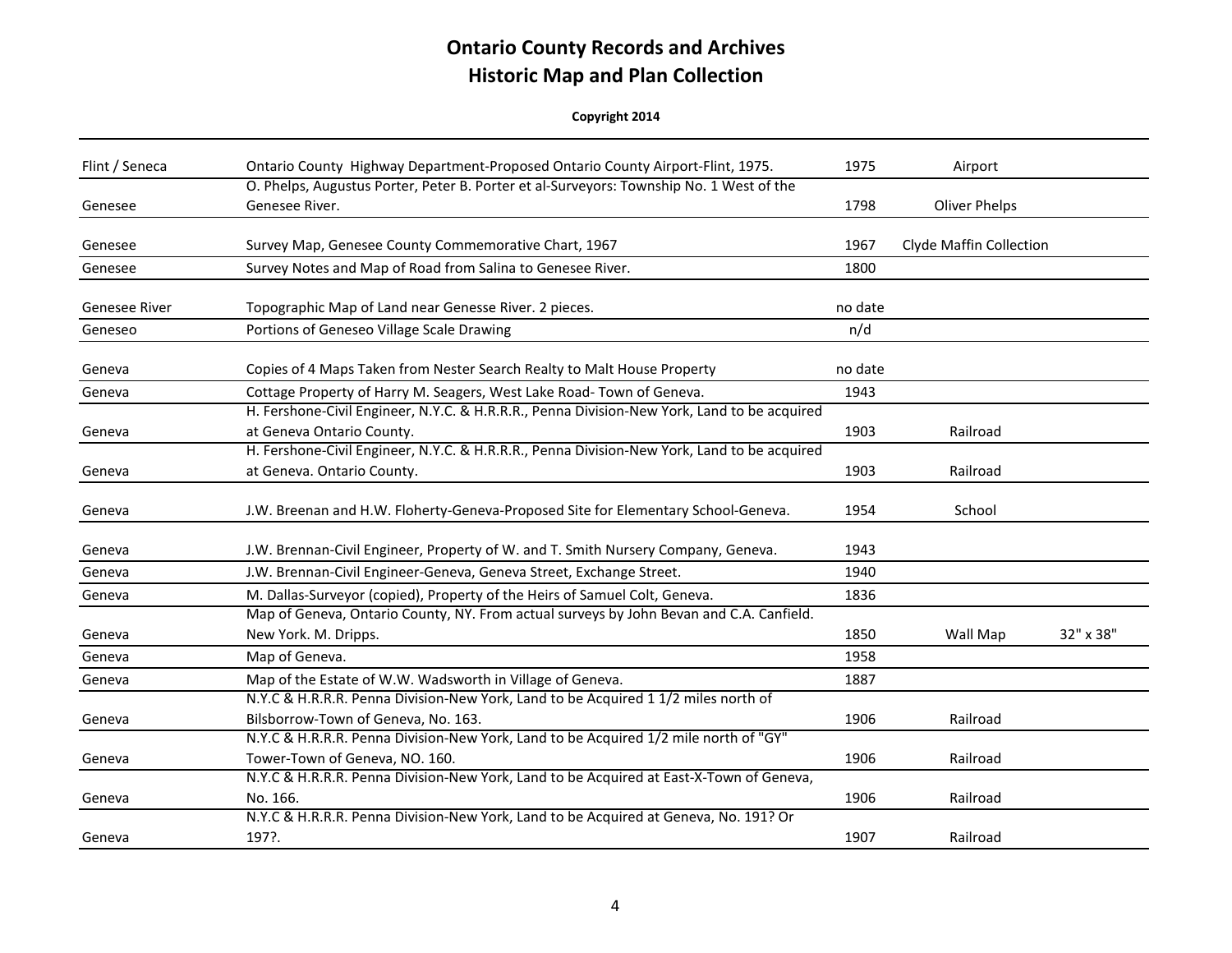|                         | N.Y.C & H.R.R.R. Penna Division-New York, Land to be Acquired of Nester-Town of Geneva.                                            |         |                          |             |
|-------------------------|------------------------------------------------------------------------------------------------------------------------------------|---------|--------------------------|-------------|
| Geneva                  | No. 175 (1.5 Miles North of Bilsborrow.                                                                                            | 1906    | Railroad                 |             |
|                         | N.Y.C & H.R.R.R. Penna Division-Syracuse, Land to be Acquired 11/2 miles north of                                                  |         |                          |             |
| Geneva                  | Bilsborrow-Town of Geneva, No. 186.<br>N.Y.C & H.R.R.R. Penna Division-Syracuse, Land to be Acquired 1/2 mile South of Bilsborrow- | 1907    | Railroad                 |             |
|                         | Town of Geneva No. 182.                                                                                                            | 1907    | Railroad                 |             |
| Geneva                  | N.Y.C & H.R.R.R. Penna Division-Syracuse, Land to be Acquired at Bilsborrow-Town of                                                |         |                          |             |
| Geneva                  | Geneva, No. 171.                                                                                                                   | 1906    | Railroad                 |             |
|                         | N.Y.C & H.R.R.R. Penna Division-Syracuse, Land to be Acquired of Albert Pierce, Town of                                            |         |                          |             |
| Geneva                  | Geneva, No. 167 Bilsborrow.                                                                                                        | 1906    | Railroad                 |             |
|                         |                                                                                                                                    |         |                          |             |
| Geneva                  | Survey Map, Geneva North.                                                                                                          | 1953    | Clyde Maffin Collection  |             |
| Geneva                  | Survey Map, Geneva South.                                                                                                          | 1953    | Clyde Maffin Collection  |             |
|                         | Town of Seneca and Village of Geneva, Ontario County, NY. From actual surveys.                                                     |         |                          |             |
| Geneva/ Seneca          | Philadelphia. J.H. French.                                                                                                         | 1856    | Wall Map                 | 36.5" x 59" |
| Gorham                  | Benjamin Allen-Surveyor-Copy by David H. Vance, Township No. 9, 2nd Range.                                                         | 1807    |                          |             |
| Gorham                  | Charles Ottley-Surveyor-Addition to the Gorham Cemetery-Gorham.                                                                    | 1881    | Cemetery                 |             |
| Gorham                  | Develle Cemetery-Town of Gorham.                                                                                                   | 1875    | Cemetery                 |             |
|                         | Douglas P. Wallace, Land Surveyor, Canandaigua, Land of Lenora A. Cratsley and Elizabeth                                           |         |                          |             |
| Gorham                  | F. Parshall, Town of Gorham, 1961.                                                                                                 | 1961    |                          |             |
|                         |                                                                                                                                    |         |                          |             |
|                         | Lehigh Valley Railroad-Penna Division Naples Branch, Sayre, Pennsylvania, Proposed siding                                          |         |                          |             |
| Gorham                  | for the Rushville Storage Co. at Rushville-Town of Gorham, No. 208.                                                                | 1908    |                          |             |
|                         | Lehigh Valley Railroad-Penna Division Sayre, Pennsylvania. Proposed siding for James                                               |         |                          |             |
| Gorham                  | Adamson and Son. Town of Gorham. No. 177.                                                                                          | 1906    |                          |             |
| Gorham                  | Lucius Stanley-Surveyor-Gorham Cemetery-Town of Gorham.                                                                            | 1859    | Cemetery                 |             |
| Gorham                  | Map of Crystal Beach, Town of Gorham, Finger Lakes Land Co., Rochester.                                                            | 1930    |                          |             |
|                         |                                                                                                                                    |         |                          |             |
| Hamilton, Franklin, and |                                                                                                                                    |         | Adirondacks / Clyde      |             |
| <b>Essex Counties</b>   | Survey Map, Hamilton, Franklin, and Essex Counties.                                                                                | no date | <b>Maffin Collection</b> |             |
|                         |                                                                                                                                    |         |                          |             |
| Hammondsport            | Survey Map, Hammondsport.                                                                                                          | 1913    | Clyde Maffin Collection  |             |
| Henrietta               | Map of Henrietta?                                                                                                                  | no date |                          |             |
|                         |                                                                                                                                    |         |                          |             |
| Honeoye                 | Honeoye Quadrangle, 1951.                                                                                                          | 1951    |                          |             |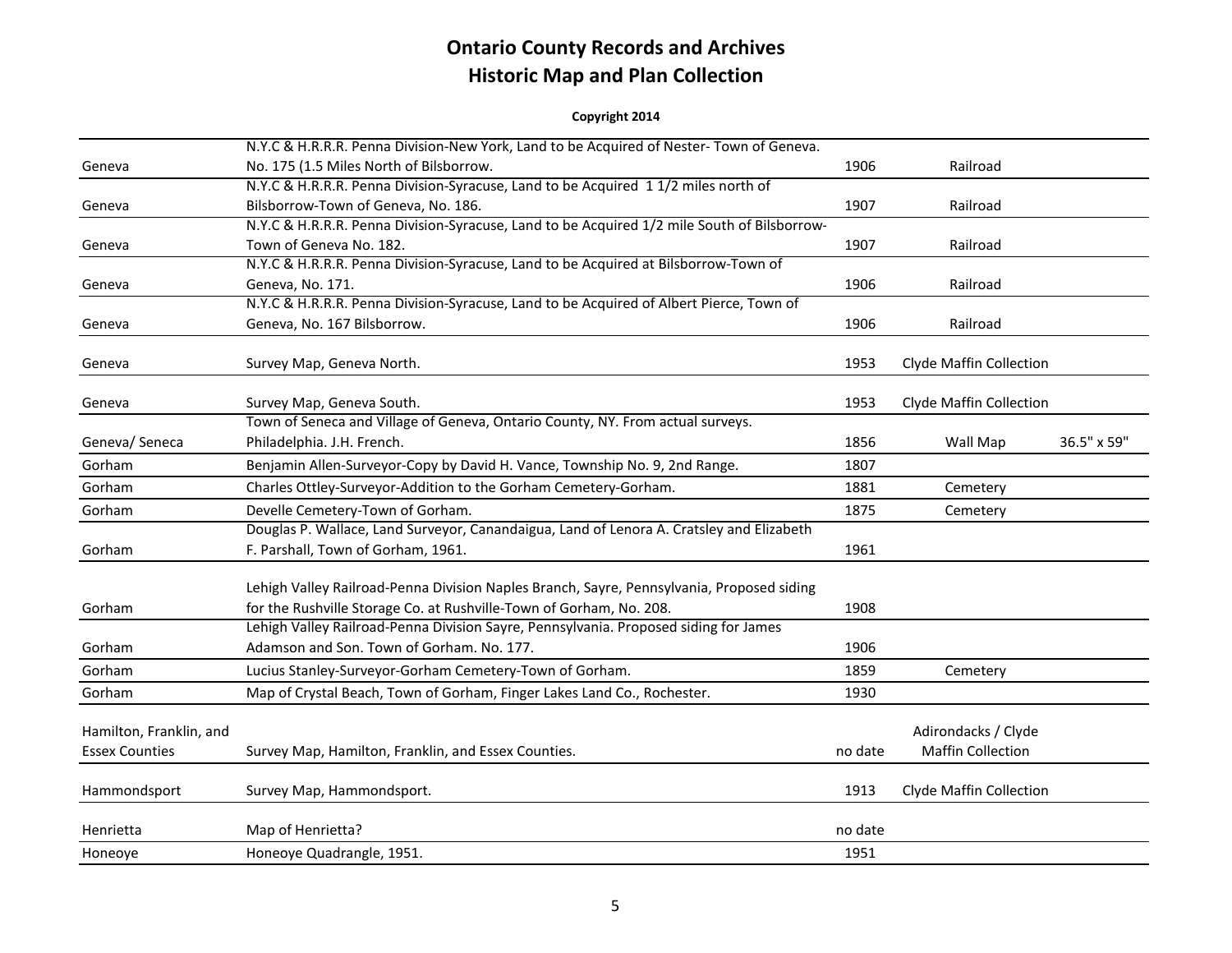| Honeoye              | Survey Map, Honeoye, NY.                                                                                                                             | 1951    | Clyde Maffin Collection                         |
|----------------------|------------------------------------------------------------------------------------------------------------------------------------------------------|---------|-------------------------------------------------|
| Honeoye ?            | Reference Map showing property of Charles E. Blackmer's Estate in Connection with<br>Honeoye-Vincent, S.H. 8178 AND Honeoye Hemlock, S.H. 191, 1965. | 1965    |                                                 |
| Honeoye Falls/Mendon | Survey Map, Honeoye Falls.                                                                                                                           | 1951    | Clyde Maffin Collection                         |
| Hopewell             | Infirmary Annex-Ontario County Home Canandaigua.                                                                                                     | 1937    | <b>County Building</b>                          |
| Hopewell             | Lloyd Philo Adams, Architect-Geneva-Sewage Disposal Plan for Almshouse, Hopewell.                                                                    | 1915    | <b>County Building</b>                          |
| Hopewell             | N.Y.C. & H.R.R.R. Western Division-Station Grounds at Chapinville-Town of Hopewell, No.<br>225.                                                      | 1908    | Railroad                                        |
| Hopewell             | Ontario County Home and Farm Buildings - Hopewell.                                                                                                   | 1934    | <b>County Building</b>                          |
| Hopewell             | Ontario County Home and Farm Buildings, Town of Hopewell.                                                                                            | 1934    | <b>County Building</b>                          |
| Hopewell             | Ontario County Home Passenger Elevator, Town of Hopewell, Robert Arthur Jones-<br>Architect,, Rochester.                                             | 1950    | <b>County Building</b>                          |
| Hopewell             | Pierce and Bickford-Architects-Elmira, Ontario County Almshouse, Hopewell.                                                                           | 1926    | <b>County Building</b>                          |
| Hopewell             | Smith and Hershey-Consultants-Geneva-Water Line Serving Ontario County Home, 1965.                                                                   | 1965    | <b>County Building</b>                          |
| Hopewell             | Town of Hopewell, Beardsley and Beardsley, Architects-Engineers, Auburn 1975.                                                                        | 1975    |                                                 |
| Jefferson County     | Survey Map, Jefferson County.                                                                                                                        | 1980    | Clyde Maffin Collection                         |
| Keene, NY            | Survey Map, Mount Marcy.                                                                                                                             | 1953    | Adirondacks / Clyde<br><b>Maffin Collection</b> |
| Leicester            | Portions of Town of Leicester School District Property Maps, 4 pages.                                                                                | no date | School                                          |
| Leicester            | Town of Leicester Scale Map of School Districts, October, 1925.                                                                                      | 1925    | School                                          |
| Long Lake            | Survey Map, Long Lake.                                                                                                                               | 1955    | Adirondacks / Clyde<br><b>Maffin Collection</b> |
| Lyons                | Village of Lyons: Rough Plot by E. Fitch, Smith Esq.                                                                                                 |         |                                                 |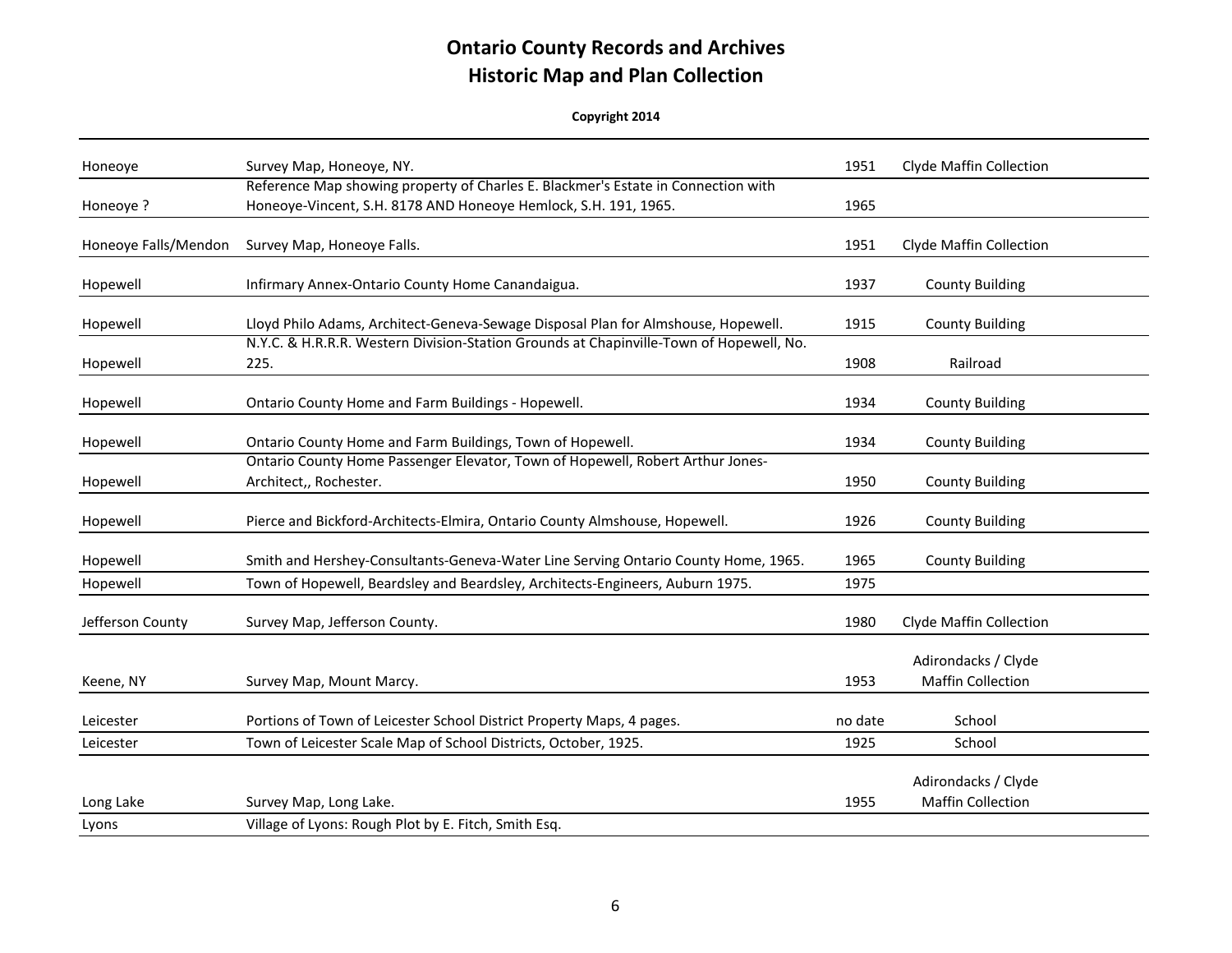| Macedon                               | Survey Map, Macedon.                                                                                                                    | 1916          | Clyde Maffin Collection                         |                  |
|---------------------------------------|-----------------------------------------------------------------------------------------------------------------------------------------|---------------|-------------------------------------------------|------------------|
| Manchester                            | Village of Manchester, 1917.                                                                                                            | 1917          |                                                 |                  |
|                                       | Middlesex, Yates County U.S. Geological Survey: Middlesex Quadrangle.                                                                   | 1942          |                                                 |                  |
| <b>Mount Morris</b>                   | Mt. Morris Mill Canal General Map by Mt. Morris Water & Power Co. Map #31701-12,<br>12/16/1940.                                         | 1940          | 2 copies                                        |                  |
| <b>Mount Morris</b>                   | Mt. Morris Project - Property Acc. Map. Index Map #31701-8, Sheet #1, 9/21/1932. [2<br>copies]                                          | 1932          |                                                 |                  |
| Naple                                 | Myron H. Clark-Assessor, Naples.                                                                                                        | 1831          |                                                 |                  |
| <b>Naples</b>                         | Chauncy E. Haight-Title-Naples, Middlesex Road.                                                                                         | no date       |                                                 |                  |
| <b>Naples</b>                         | Naples Quadrangle, 1942.                                                                                                                | 1942          |                                                 |                  |
| <b>Naples</b>                         | Rochester Telephone Corporation, Isolated Subsidiaries, Naples CO.O-Naples 371, 1969-<br>1971.                                          | 1969-<br>1971 |                                                 |                  |
| <b>Naples</b>                         | Survey Map, Naples.                                                                                                                     | 1942          | Clyde Maffin Collection                         |                  |
| <b>Naples</b>                         | Town of Naples, Lots 1, Range 1 and 2, 1971.                                                                                            | 1971          |                                                 |                  |
| New York State                        | NYS - Cities and Villages Pop. Over 1,000, 1970.                                                                                        | 1970          | Population                                      |                  |
| New York State                        | NYS- Cities and Villages Pop. Over 1,000 1960.<br>Map of the State of New York with Parts of the States of Pennsylvania and New Jersey. | 1969          | Population                                      |                  |
| New York/ New Jersey/<br>Pennsylvania | Compiled, corrected and published from the most recent authorities and accurate survey.<br>New York. Amos Lay. 1817. 2 ed.              | 1822          | Wall Map                                        | $51" \times 51"$ |
| <b>Newark</b>                         | Village of Newark-Wayne County.                                                                                                         | 1823          |                                                 |                  |
| Newcomb                               | Survey Map, Newcomb NY.                                                                                                                 | 1954          | Adirondacks / Clyde<br><b>Maffin Collection</b> |                  |
| Oneida                                | Survey Map, Oneida County.                                                                                                              | 1977          | Clyde Maffin Collection                         |                  |
| Ontario & Wayne<br>Counties           | Road and Township Map of Ontario & Wayne Counties By Orange Judd Co.                                                                    | 1914          |                                                 |                  |
| <b>Ontario County</b>                 | C.L. Ballard-Sec.-Official Ballots-Commissioner of Elections.                                                                           | 1916          |                                                 |                  |
| <b>Ontario County</b>                 | Canadice, Richmond, West Bloomfield.                                                                                                    | no date       |                                                 |                  |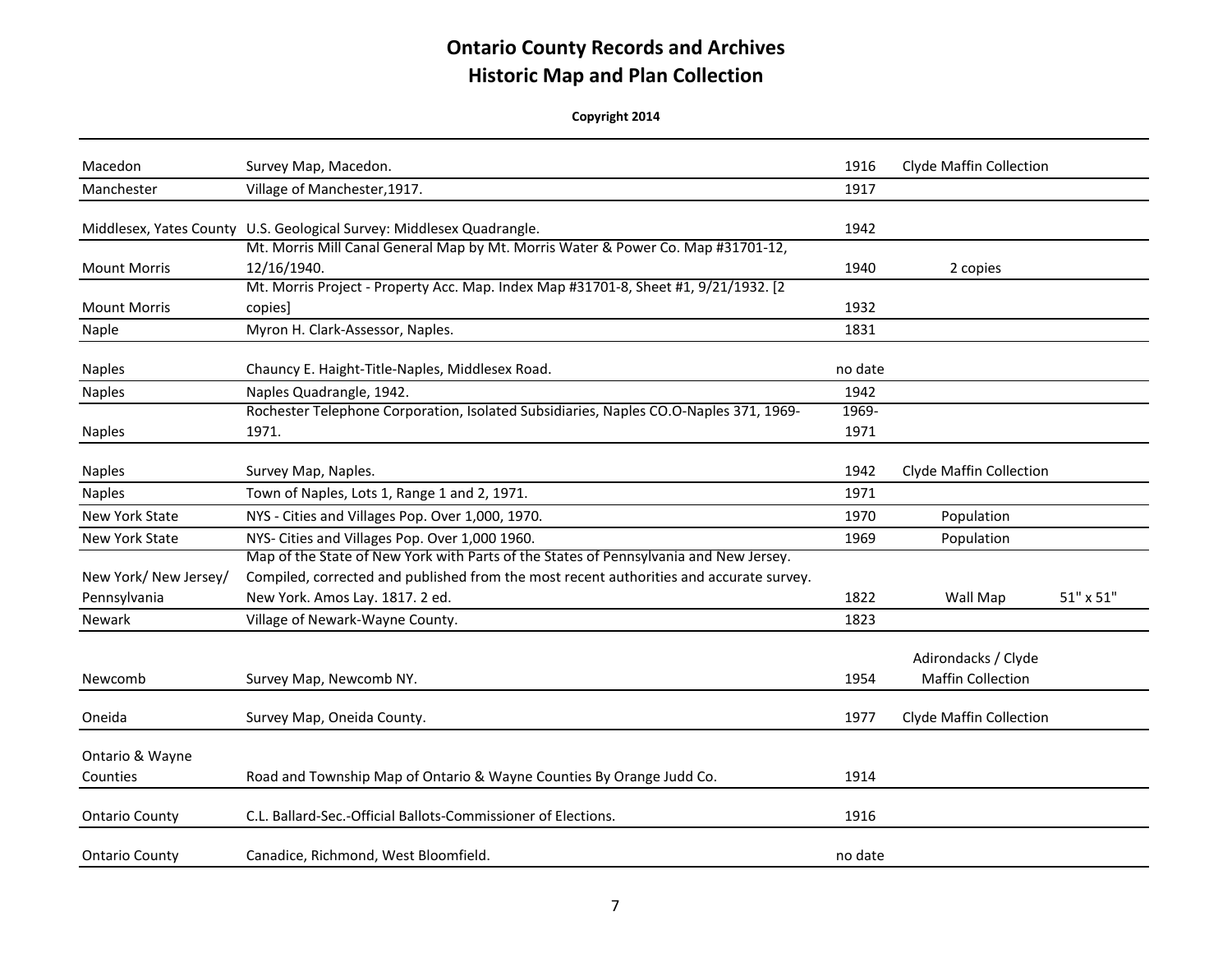| <b>Ontario County</b> | CD-Ontario Co. Highway Dept. Map.                                                                                               | 1929 |                        |           |
|-----------------------|---------------------------------------------------------------------------------------------------------------------------------|------|------------------------|-----------|
| <b>Ontario County</b> | Civil Defense Maps, Ontario County.<br>District Superintendent's Abstract of Trustee's Reports For 1st Supervisory District for | 1942 |                        |           |
| <b>Ontario County</b> | school year ending July 31, 1920                                                                                                | 1921 | School                 |           |
| <b>Ontario County</b> | George M. B. Hawley, N. Ayrault, H. Shepard.                                                                                    | 1830 |                        |           |
| <b>Ontario County</b> | Heating and Ventilation Plan, Ontario County Court House, J. Foster Warner-Architect-<br>Rochester.                             | 1919 | <b>County Building</b> |           |
| <b>Ontario County</b> | Highway Map of Ontario County N.Y. 1970. Ontario County Highway Dept. +Index.                                                   | 1970 |                        |           |
| <b>Ontario County</b> | Highway Map of Ontario County N.Y. 1971. Ontario County Highway Dept. +Index.                                                   | 1971 | In very Poor Condition |           |
| <b>Ontario County</b> | Highway Map of Ontario County N.Y. 1972. Ontario County Highway Dept. +Index.                                                   | 1972 |                        |           |
| <b>Ontario County</b> | Highway Map of Ontario County N.Y. 1987. Ontario County Highway Dept. +Index.                                                   | 1987 |                        |           |
| <b>Ontario County</b> | Highway map of Ontario County, 1964.                                                                                            | 1964 |                        |           |
| <b>Ontario County</b> | Highway Maps From Engineers at Public Works Department.                                                                         |      |                        |           |
| <b>Ontario County</b> | Labeled as Ontario County Highway Map, 1971.                                                                                    | 1971 | very fragile           |           |
| <b>Ontario County</b> | Map of Ontario County, New York. Philadelphia. A.R.Z. Dawson, pub.                                                              | 1859 | Wall Map               | 60" x 62" |
| <b>Ontario County</b> | NYS Commission of Highways, Building of Highway (Rt. 64) with Federal Aid, pages 9-30.                                          | 1927 |                        |           |
| <b>Ontario County</b> | NYS Commission of Highways, Plan for Improving the Honeoye-Vincent Co. Highway with<br>federal aid.                             | 1924 |                        |           |
| <b>Ontario County</b> | <b>Official Ballot Commissioner of Elections.</b>                                                                               | 1924 |                        |           |
| <b>Ontario County</b> | Official Ballot-Commissions of Elections.                                                                                       | 1940 |                        |           |
| <b>Ontario County</b> | Ontario County Depicting utility company service.                                                                               | 1936 |                        |           |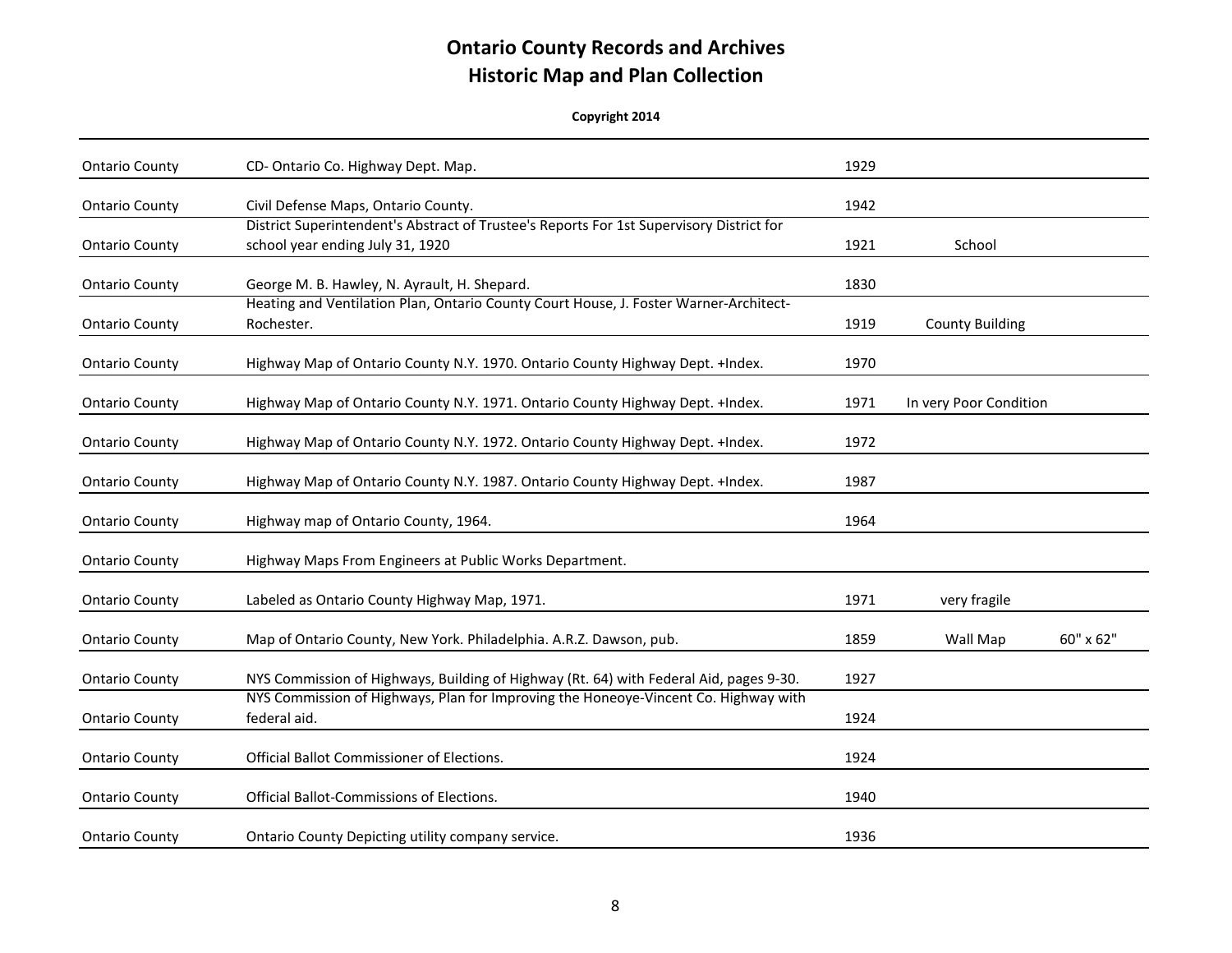| <b>Ontario County</b> | Ontario County Highway Department.                                                                                                                                    | 1947    |             |  |
|-----------------------|-----------------------------------------------------------------------------------------------------------------------------------------------------------------------|---------|-------------|--|
|                       |                                                                                                                                                                       |         |             |  |
| <b>Ontario County</b> | Ontario County Highway Map, 1971.                                                                                                                                     | 1971    |             |  |
| <b>Ontario County</b> | Ontario County Highway Map, 1971.                                                                                                                                     | 1971    |             |  |
|                       |                                                                                                                                                                       |         |             |  |
| <b>Ontario County</b> | Ontario County Highway Map.                                                                                                                                           | 1960    |             |  |
|                       |                                                                                                                                                                       |         |             |  |
|                       | Ontario County House Numbering System, 1960, County Map, (Bristol, Canadice,<br>Canandaigua, E. Bloomfield, Farmington, Geneva, Gorham, Hopewell, Manchester, Naples, |         |             |  |
|                       | Phelps, Richmond, Seneca, South Bristol, Victor, West Bloomfield).                                                                                                    | 1960    |             |  |
| <b>Ontario County</b> |                                                                                                                                                                       |         |             |  |
| <b>Ontario County</b> | Ontario County Topographical.                                                                                                                                         | 1929    |             |  |
|                       |                                                                                                                                                                       |         |             |  |
| <b>Ontario County</b> | Ontario County Towns of Geneva, Gorham, Naples, Phelps, Seneca.                                                                                                       | no date |             |  |
|                       | Ontario County Towns of Manchester, Farmington, Victor, E. Bloomfield, Hopewell,                                                                                      |         |             |  |
| <b>Ontario County</b> | Canandaigua, Kohlstaedt and Fredrickson-Architects, Canandaigua.                                                                                                      | no date |             |  |
| <b>Ontario County</b> | Ontario County.                                                                                                                                                       | 1904    |             |  |
|                       |                                                                                                                                                                       |         |             |  |
| <b>Ontario County</b> | Property Numbering System for Towns of Ontario County.                                                                                                                | 1959    |             |  |
| <b>Ontario County</b> | Rand McNally, Ontario County.                                                                                                                                         | 1900    |             |  |
|                       |                                                                                                                                                                       |         |             |  |
| <b>Ontario County</b> | Rand McNally, Ontario County.                                                                                                                                         | 1918    |             |  |
|                       | Statistical Report Relating to Apportionment of Public Money in 1st Supervisory District for                                                                          |         |             |  |
| <b>Ontario County</b> | school year ending July 31, 1920                                                                                                                                      | 1921    | School      |  |
|                       | Statistical Report Relating to Apportionment of Public Money in 3rd Supervisory District for                                                                          |         |             |  |
| <b>Ontario County</b> | school year ending July 31, 1918, 1919, 1920, 1921.                                                                                                                   | 1922    | School      |  |
|                       | Statistical Report Relating to Apportionment of Public Money in 4th Supervisory District for                                                                          |         |             |  |
| <b>Ontario County</b> | school year ending July 31, 1918, 1919, 1920, 1921.                                                                                                                   | 1921    | School      |  |
|                       |                                                                                                                                                                       | 1840    |             |  |
| <b>Ontario County</b> | Stephen Ainsworth, Surveyor, Milles Corners, Ontario County Photograph.                                                                                               |         |             |  |
| <b>Ontario County</b> | U.S.D.A. Soil Conservation Service-Important Farmlands, Ontario County, 1978.                                                                                         | 1978    | Agriculture |  |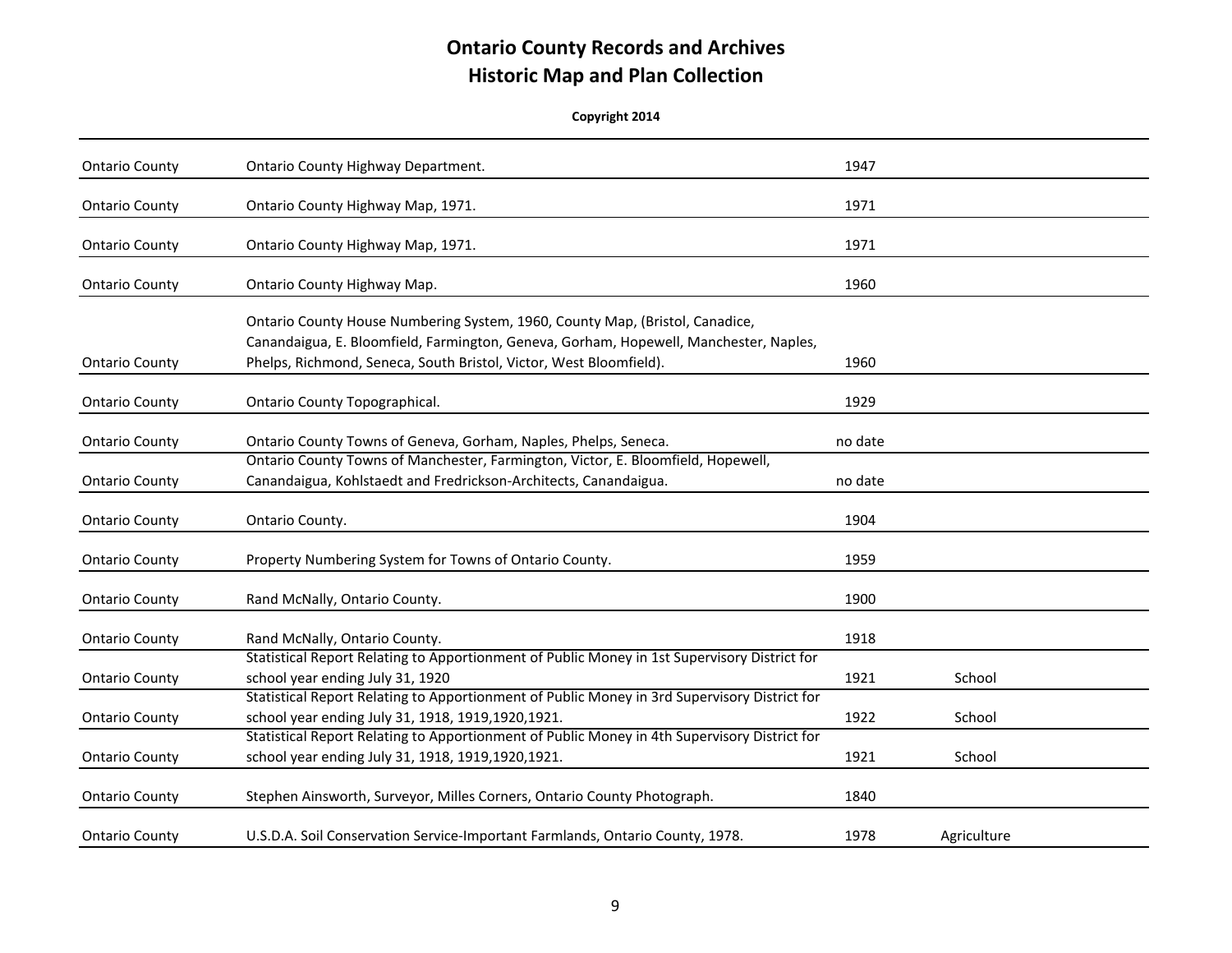| <b>Ontario County</b> | Uniform Property Numbering, Ontario County.                                             | 1960 |                         |
|-----------------------|-----------------------------------------------------------------------------------------|------|-------------------------|
| <b>Ontario County</b> | Gas as of 1961 = Partial County Map Signed: R. Mscutchan.                               | 1961 |                         |
| Palmyra               | Survey Map, Palmyra.                                                                    | 1952 | Clyde Maffin Collection |
| Palmyra               | Survey Map, Palmyra.                                                                    | 1921 | Clyde Maffin Collection |
| Palmyra               | Survey Map, Palmyra.                                                                    | 1921 | Clyde Maffin Collection |
| Phelps                | E.B. Post-Surveyor-Land-Track for Benjamin Westfall, Phelps.                            | 1848 |                         |
|                       | N.Y.C & H.R.R.R. Penna Division-New York, Land to be Acquired of George Musselman-      |      |                         |
| Phelps                | Town of Phelps, #191 (Thompson).                                                        | 1907 | Railroad                |
|                       | N.Y.C & H.R.R.R. Penna Division-New York, Land to be Acquired of George Musselman-      |      |                         |
| Phelps                | Town of Phelps, No.169 (Thompson).                                                      | 1906 | Railroad                |
|                       | N.Y.C & H.R.R.R. Penna Division-New York, Land to be Acquired of Henry Mitchell-Town of |      |                         |
| Phelps                | Phelps, No. 162 (Junius).                                                               | 1906 | Railroad                |
|                       | N.Y.C & H.R.R.R. Penna Division-New York, Land to be Acquired of Judson Raymer, Town of |      |                         |
| Phelps                | Phelps, No. 161 (Thompson).                                                             | 1906 | Railroad                |
|                       | N.Y.C & H.R.R.R. Penna Division-Syracuse, Land to be Acquired 1/2 mile North of         |      |                         |
| Phelps                | Cuddleback-Town of Phelps. No. 168.                                                     | 1906 | Railroad                |
|                       | N.Y.C & H.R.R.R. Penna Division-Syracuse, Land to be Acquired at East-X-Town of Geneva, |      |                         |
| Phelps                | Town of Phelps, No. 188.                                                                | 1907 | Railroad                |
|                       | N.Y.C & H.R.R.R. Penna Division-Syracuse, Land to be Acquired at East-X-Town of Town of |      |                         |
| Phelps                | Phelps, No. 170.                                                                        | 1906 | Railroad                |
|                       | N.Y.C & H.R.R.R. Penna Division-Syracuse, Land to be Acquired at East-X-Town of Town of |      |                         |
| Phelps                | Phelps, No. 176.                                                                        | 1906 | Railroad                |
|                       | N.Y.C & H.R.R.R. Penna Division-Syracuse, Land to be Acquired from Henry Mitchell- Town |      |                         |
| Phelps                | of Phelps, No 181, Junius.                                                              | 1907 | Railroad                |
|                       | N.Y.C & H.R.R.R. Penna Division-Syracuse, Land to be Acquired of A.C. Condit - Town of  |      |                         |
| Phelps                | Phelps, No. 201 (2.7 miles south of Junius).                                            | 1907 | Railroad                |
|                       | N.Y.C & H.R.R.R. Penna Division-Syracuse, Land to be Acquired of Cuddleback-Town of     |      |                         |
| Phelps                | Phelps, No. 159.                                                                        | 1906 | Railroad                |
|                       | N.Y.C & H.R.R.R. Penna Division-Syracuse, Land to be Acquired of the N.Y.S. Reality and |      |                         |
| Phelps                | Terminal Co._Town of Phelps, #190 (Thomsons).                                           | 1907 | Railroad                |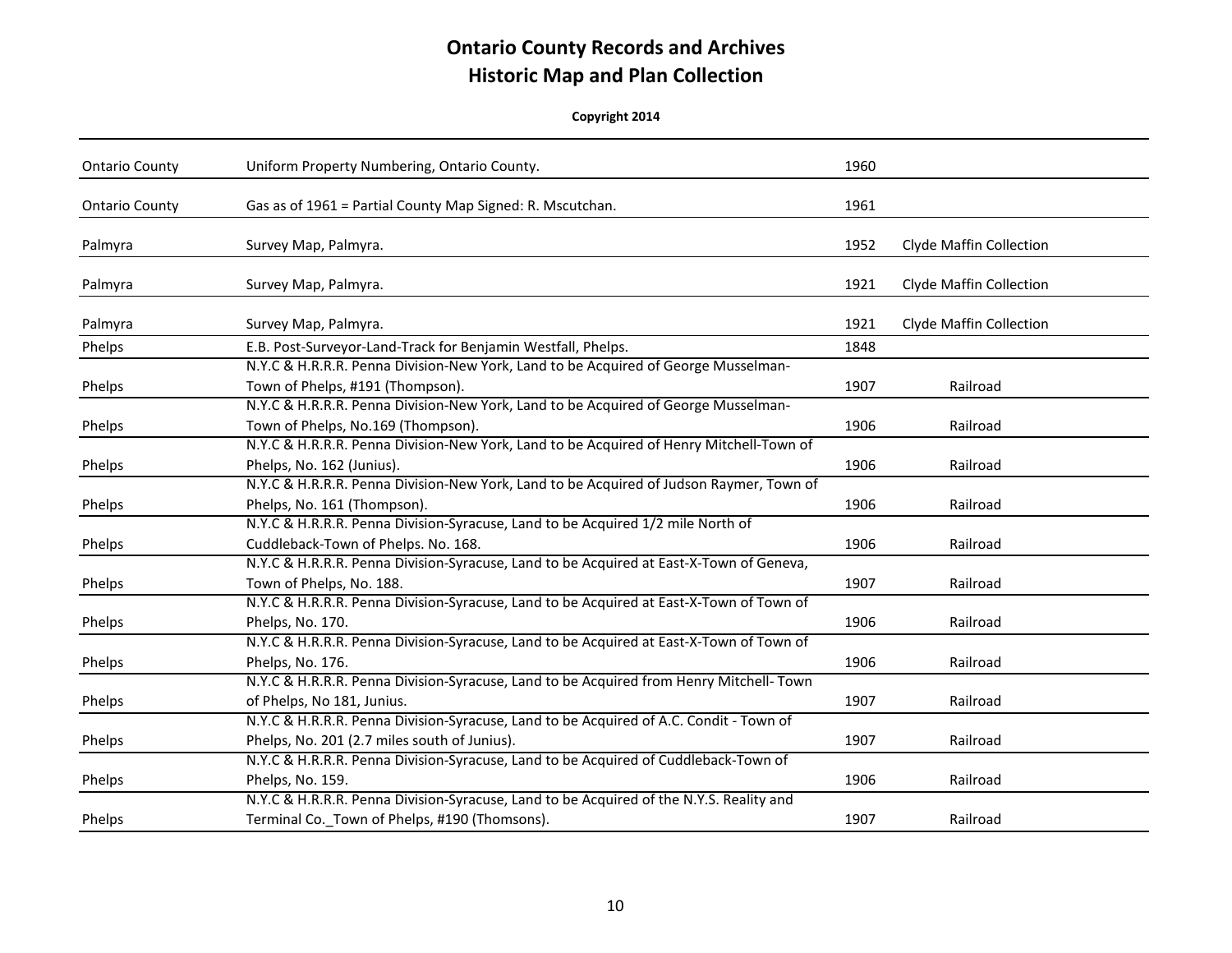|                          | N.Y.C.R.R. Rochester Division, Auburn Branch, Rochester, Land to be acquired from Mary      |         |                                                 |
|--------------------------|---------------------------------------------------------------------------------------------|---------|-------------------------------------------------|
| Phelps                   | Kanoose-Town of Phelps, Phelps Junction.                                                    | 1916    | Railroad                                        |
|                          | Niagara, Lockport, and Ontario Power Co. Land Acquired of William Brignall and Wife -       |         |                                                 |
| Phelps                   | Town of Phelps, No. 178.                                                                    | 1906    | Power Company                                   |
|                          | Niagara, Lockport, and Ontario Power Co. Lands to be acquired of Thomas C. and Mary         |         |                                                 |
| Phelps                   | Trimble - Town of Phelps. No.179.                                                           | 1906    | Power Company                                   |
| Phelps                   | Survey Map, Phelps.                                                                         | 1953    | <b>Clyde Maffin Collection</b>                  |
| Phelps                   | Survey Map, Phelps.                                                                         | 1923    | Clyde Maffin Collection                         |
| Phelps & Gorham          | Phelps-Gorham Compiled by Melvin Brown-Laminated Map.                                       |         | Phelps & Gorham                                 |
| Phelps & Gorham          | Reproductions of Augustus Porter's Maps of Phelps & Gorham Purchase.                        | 1794    | Phelps & Gorham                                 |
| Phelps / Vienna          | Survey Lots North of the Store-West Vienna.                                                 | 1848    |                                                 |
| Phelps/Clifton Springs   | Phelps Clifton Springs School District.                                                     | no date | Clyde Maffin Collection                         |
| Plan                     | George M. B. Hawley-Plan of the Outlots of Geneva.                                          | 1814    |                                                 |
| Richmond                 | Garlinghouse Survey Traced by Carl Ashley, Village of Honeoye, Town of Richmond.            | 1907    |                                                 |
| Richmond                 | Lakeview Cemetery_Honeoye, Town of Richmond.                                                | 1877    | Cemetery                                        |
|                          | North Central Railroad Co., Profile of ditch to be made in the settlement of the Cyrus Bray |         |                                                 |
| Richmond                 | et al case. No. 198.                                                                        | 1907    | Railroad                                        |
| Rushville                | Survey Map, Rushville.                                                                      | 1952    | <b>Clyde Maffin Collection</b>                  |
| Rushville, Ontario/Yates |                                                                                             |         |                                                 |
| County                   | U.S. Geological Survey: Rushville Quadrangle.                                               | 1952    |                                                 |
| Santanoni                | Survey Map, Santanoni NY.                                                                   | 1953    | Adirondacks / Clyde<br><b>Maffin Collection</b> |
| <b>Schoharie County</b>  | Survey Map, Schoharie County Historical Sites Commemorative.                                | c. 1960 | <b>Clyde Maffin Collection</b>                  |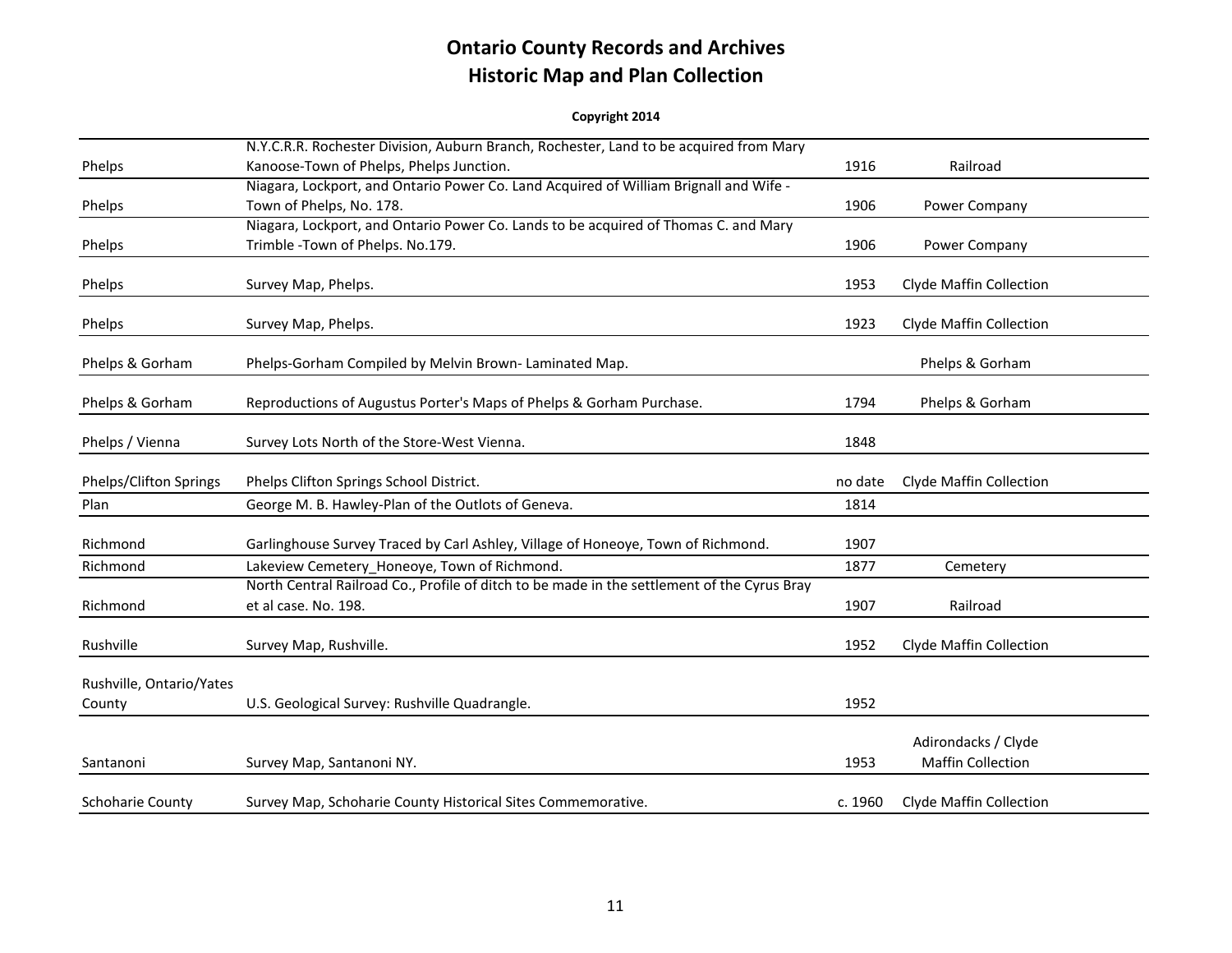| Schroon Lake                                 | Survey Map, Schroon Lake NY.                                                                                                                   | 1953    | Adirondacks / Clyde<br><b>Maffin Collection</b> |                      |
|----------------------------------------------|------------------------------------------------------------------------------------------------------------------------------------------------|---------|-------------------------------------------------|----------------------|
| Schuyler County                              | Survey Map, Schuyler County.                                                                                                                   | 1946    | Clyde Maffin Collection                         |                      |
| Seneca                                       | Glenn E. Yerkes Land, Part of Lots 75 and 76 Town of Seneca.                                                                                   | 1959    |                                                 |                      |
| South Bristol                                | Bristol Springs Quadrangle, 1943.                                                                                                              | 1943    |                                                 |                      |
| South Bristol                                | Elisha Johnson Surveyor, Academy Track-South Bristol.                                                                                          | no date |                                                 |                      |
| South Bristol                                | Plan of Land owned by County of Ontario, County Park (Gannett Hill), Town of South<br>Bristol, Harnish and Lookup, Newark, NY, December, 1964. | 1964    | Park                                            |                      |
| South Bristol                                | Plans of Trailer Camp Site and Comfort Station, Gannett Hill, Town of South Bristol, Detlev<br>Kohlstadt, Architects, Rochester, 1969.         | 1969    | Park                                            |                      |
| South Bristol                                | Planting Plan for Ontario County Park, Town of South Bristol, C.V. Stanley-Landscape<br>Architect, Fall 1966.                                  | 1966    | Park                                            |                      |
| South Bristol                                | Robert Mann Estate- Town of South Bristol, 1971.                                                                                               | 1971    |                                                 |                      |
| South Bristol                                | Survey Map, Bristol Springs.                                                                                                                   | 1943    | <b>Clyde Maffin Collection</b>                  |                      |
| South Bristol and Naples Map No. 2619, 1965. | Creighton C. Fee, Surveyor-Ontario Boat Launching Site, Towns of South Bristol and Naples,                                                     | 1965    |                                                 |                      |
| Springwater                                  | Survey Map, Springwater NY.                                                                                                                    | 1952    | Clyde Maffin Collection                         |                      |
| Springwater                                  | U.S. Geological Survey: Springwater N.Y. Quadrangle.                                                                                           | 1942    |                                                 |                      |
| Stanley                                      | Survey Map, Stanley.                                                                                                                           | 1952    | <b>Clyde Maffin Collection</b>                  |                      |
| Survey Map                                   | David Cook-Surveyor, Castle & Main St., Geneva.                                                                                                | 1826    |                                                 |                      |
| Survey Map                                   | David Cook-Surveyor, Subdivision of lots of Lands owned by Nicholas (Aysault), Geneva.                                                         | 1830    |                                                 |                      |
| Survey Map                                   | George Smith-Surveyors-Survey of a road through town of Richmond.                                                                              | 1822    |                                                 |                      |
| Survey Map                                   | Jesse Hawley-Surveyor, Lot #2 West of Main ST. & South of Cross St., Canandaigua.                                                              | 1816    |                                                 |                      |
| <b>United States</b>                         | Map of the United States. J. H. Young. Philadelphia. S. Augustus Mitchell pub.                                                                 | 1838    | Wall Map                                        | $37.75''$ x<br>45.5" |
| Unknown                                      | NYS Department of Transportation.                                                                                                              | 1969    |                                                 |                      |
| Unknown                                      | Pencil Drawn Property Map [location unknown]                                                                                                   | no date |                                                 |                      |